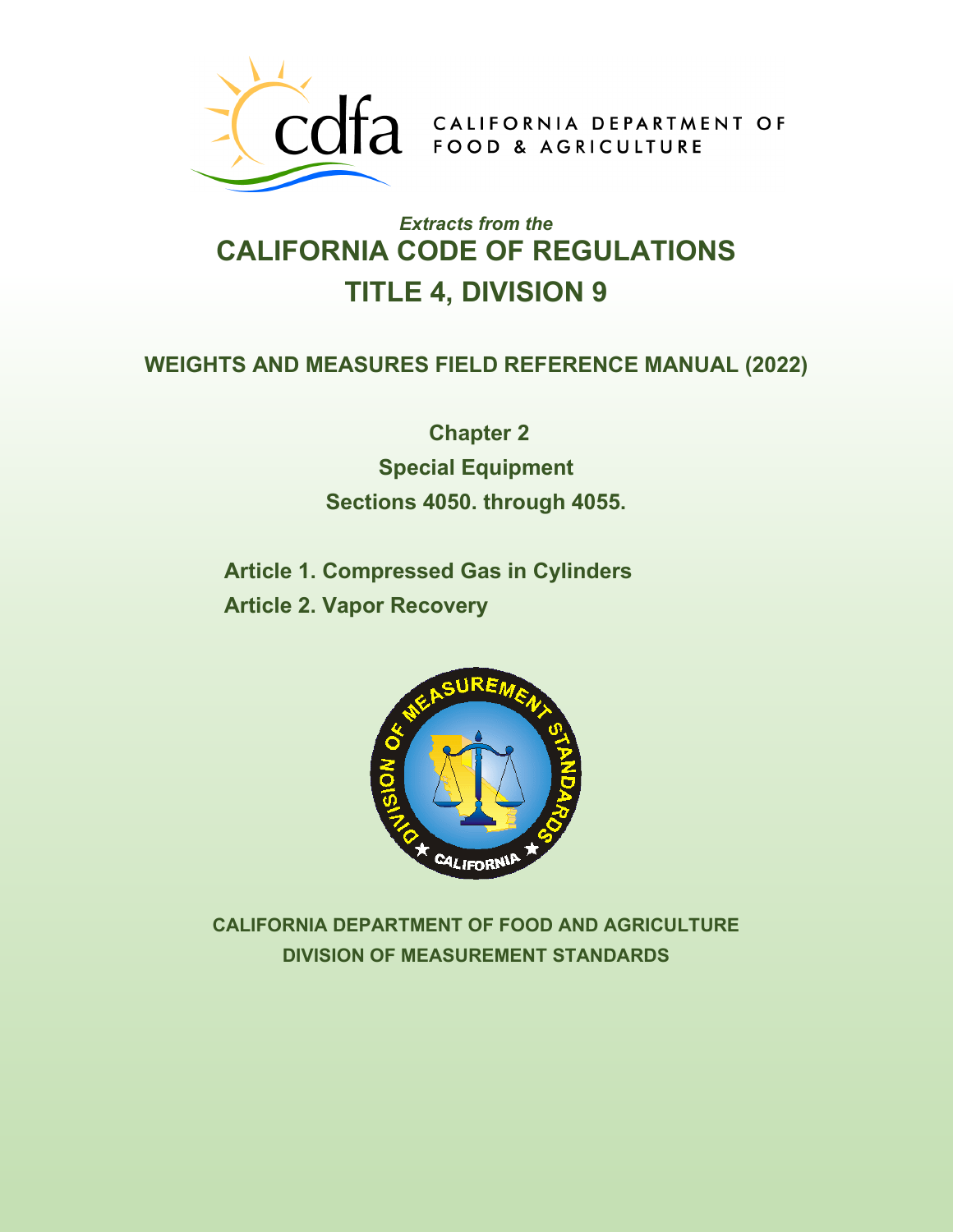#### **DISCLAIMER**

This document represents the Division of Measurement Standards' field manual for enforcing regulations pertaining to weights and measures in California. This field manual is not to be considered as the official Code of Regulations, as published by Barclays Law Publishers.

To find the latest online version of the California Code of Regulations (CCR) Title 4, Division 9, visit the California Office of Administration Law (OAL) at:

<http://ccr.oal.ca.gov/linkedslice/default.asp?SP=CCR-1000&Action=Welcome>

The CCR may also be accessed at **<http://oal.ca.gov/>** by selecting the link Titled "California Code of Regulations" under the list of "Sponsored Links" in the left column on the OAL Home page.

For information concerning the contents of this document, please contact the Division of Measurement Standards by e-mail at **[dms@cdfa.ca.gov](mailto:dms@cdfa.ca.gov)**.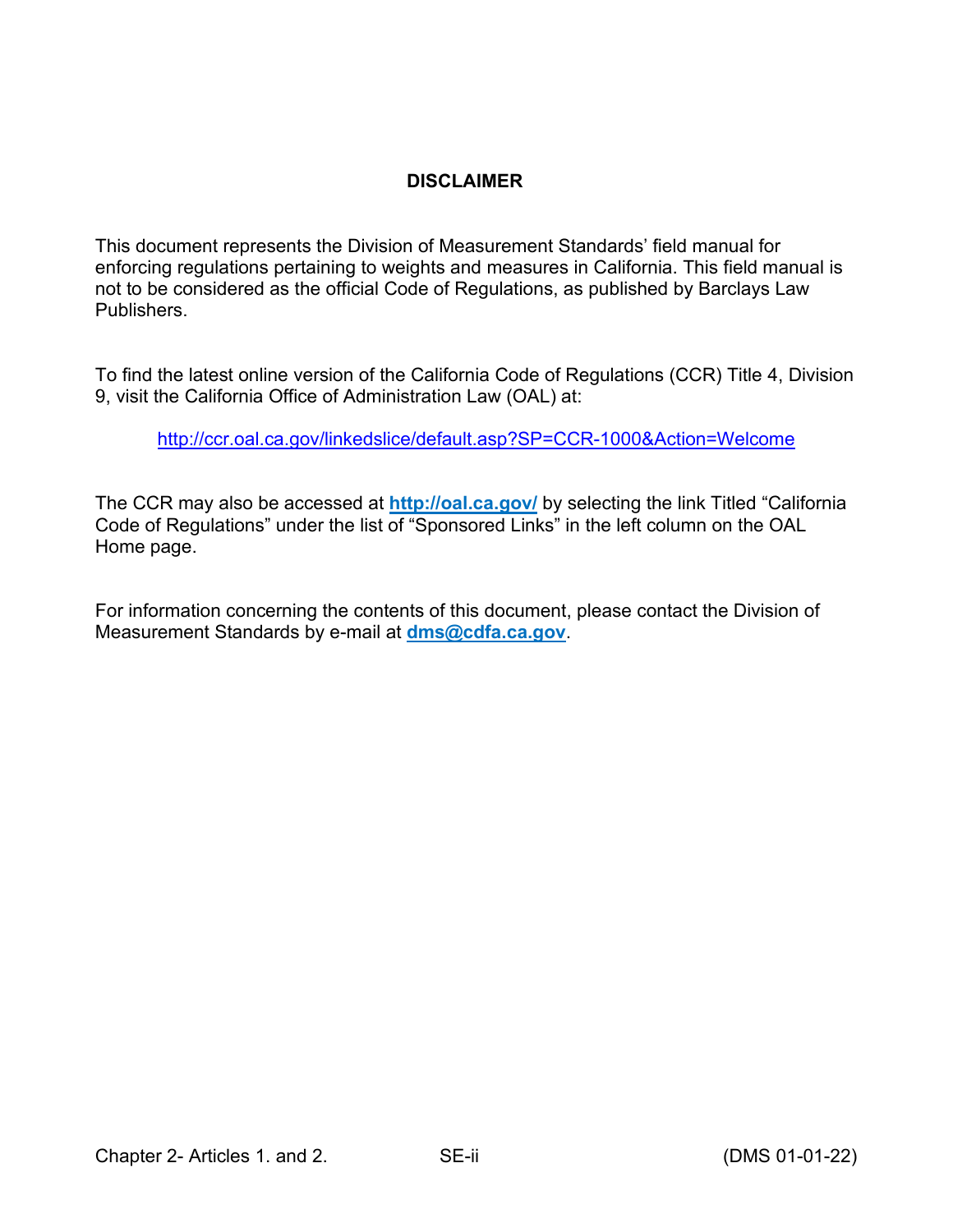#### **EXTRACT FROM CALIFORNIA CODE OF REGULATIONS Title 4, Division 9, Chapter 2**

# **CHAPTER 2. SPECIAL EQUIPMENT §§ 4050. - 4055.**

| Article 2. Procedures for Type Approval Certification and Field Compliance Testing of |  |
|---------------------------------------------------------------------------------------|--|
|                                                                                       |  |
|                                                                                       |  |
|                                                                                       |  |
|                                                                                       |  |
|                                                                                       |  |
|                                                                                       |  |
|                                                                                       |  |
|                                                                                       |  |
|                                                                                       |  |
|                                                                                       |  |
|                                                                                       |  |
|                                                                                       |  |
| N.3. Performance accuracy - primary and secondary shut-off devices. 5                 |  |
|                                                                                       |  |
| N.5. Performance accuracy - assist system evaporation and volume change. 6            |  |
|                                                                                       |  |
|                                                                                       |  |
| T.1. Performance accuracy - primary and secondary shut-off devices7                   |  |
|                                                                                       |  |
|                                                                                       |  |
|                                                                                       |  |
| N.1. Test methods - primary and secondary shut-off devices. 7                         |  |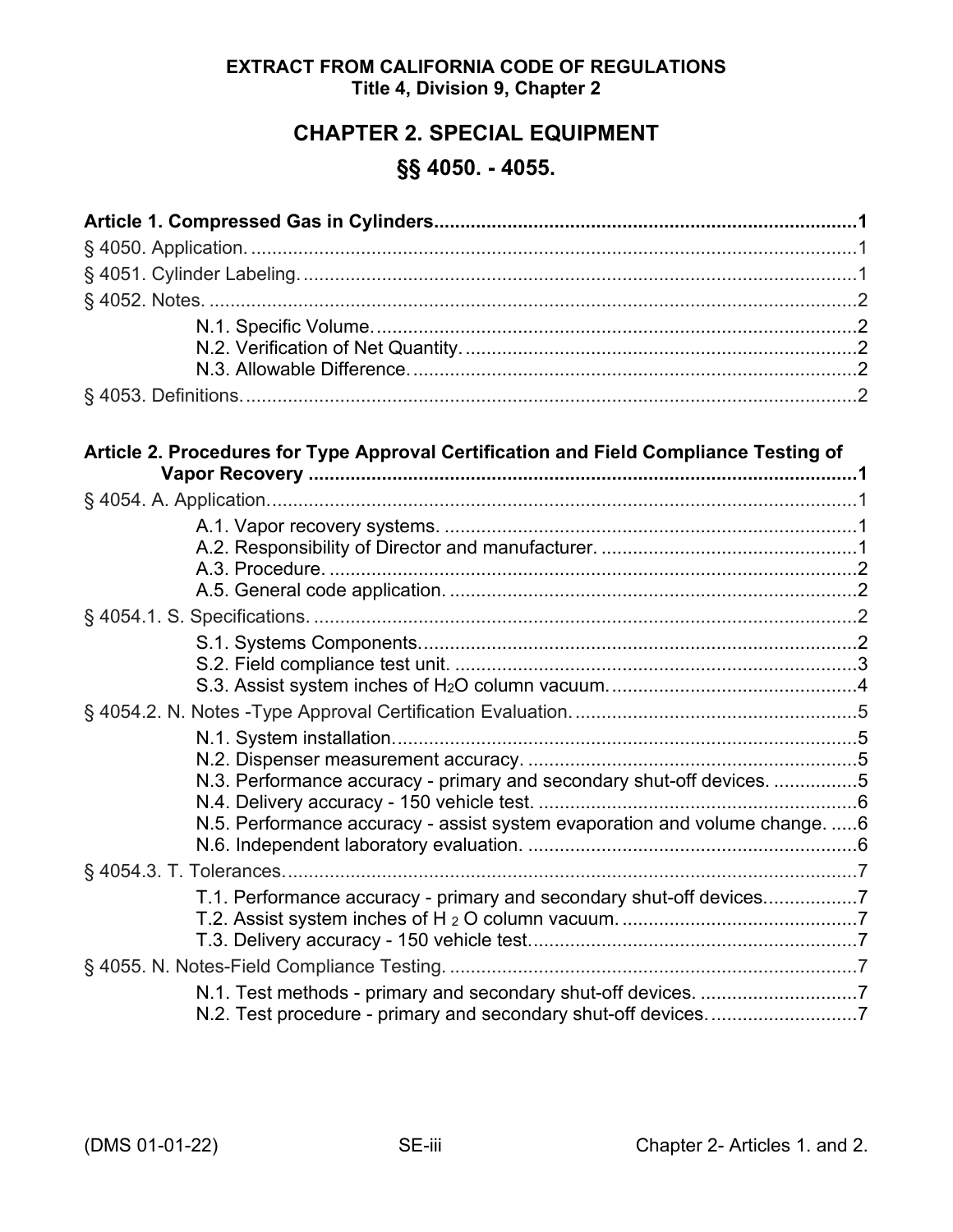Weighing and Measuring Devices §§ 4050. - 4055.

# THIS PAGE LEFT INTENTIONALLY BLANK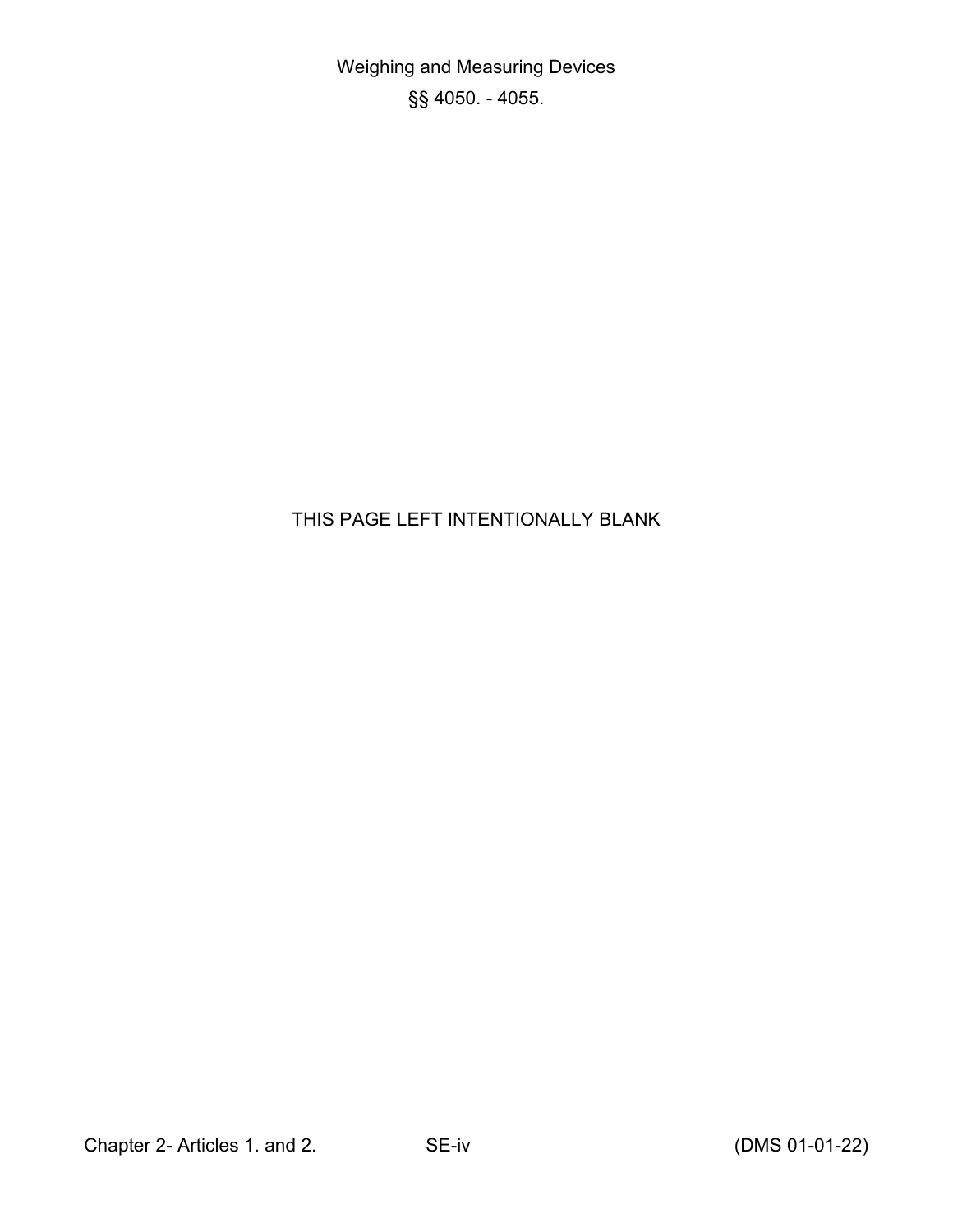# **Chapter 2. Special Equipment**

# **Article 1. Compressed Gas in Cylinders**

# **§ 4050. Application.**

<span id="page-4-1"></span><span id="page-4-0"></span>This code applies to refillable cylinders used for dispensing industrial, domestic and medicinal gases. Compressed gas shall include liquefied as well as non-liquefied gases. The requirements are not in lieu of those of other codes under which a cylinder was constructed, but may be in addition thereto. The code does not apply to cylinders filled for and in the presence of a customer.

Note: Authority cited: Sections 12027 and 12107, Business and Professions Code. Reference: Section 12107, Business and Professions Code.

# **§ 4051. Cylinder Labeling.**

<span id="page-4-2"></span>(a) Tare Weight. Cylinders used for the sale of gases by weight or that are filled by weight which in turn is converted to volume shall meet the following conditions:

- (1) Cylinders shall have the tare weight legibly stamped on the cylinder.
- (2) All tare weight values required in this article shall be preceded with the letters "T.W." or the words "Tare Weight."
- (3) The tare weight shall include the weight of the cylinder, the valve and other permanent attachments. The weight of the protective cap shall not be included in either the tare weight or the gross weight.

(b) Actual Tare Weight. When acetylene cylinders are filled but are not acetoned to the stenciled tare weight, the actual tare weight must be shown on the tag with the net contents statement.

(c) Net Contents. The net contents must be expressed in terms of cubic feet, or pounds and ounces, or units of the metric system.

(d) Identity. The identity of the product must be shown.

(e) Name and Address. The name, address and zip code of the responsible company must be shown on cylinder.

(f) Liquefied Petroleum Gas Cylinder Contents. Cylinders or bottles which are prefilled with liquefied petroleum gas prior to sale, shall be labeled with the weight of the contents.

Note: Authority cited: Sections 12027, 12107 and 12609, Business and Professions Code. Reference: Sections 12107 and 12609, Business and Professions Code.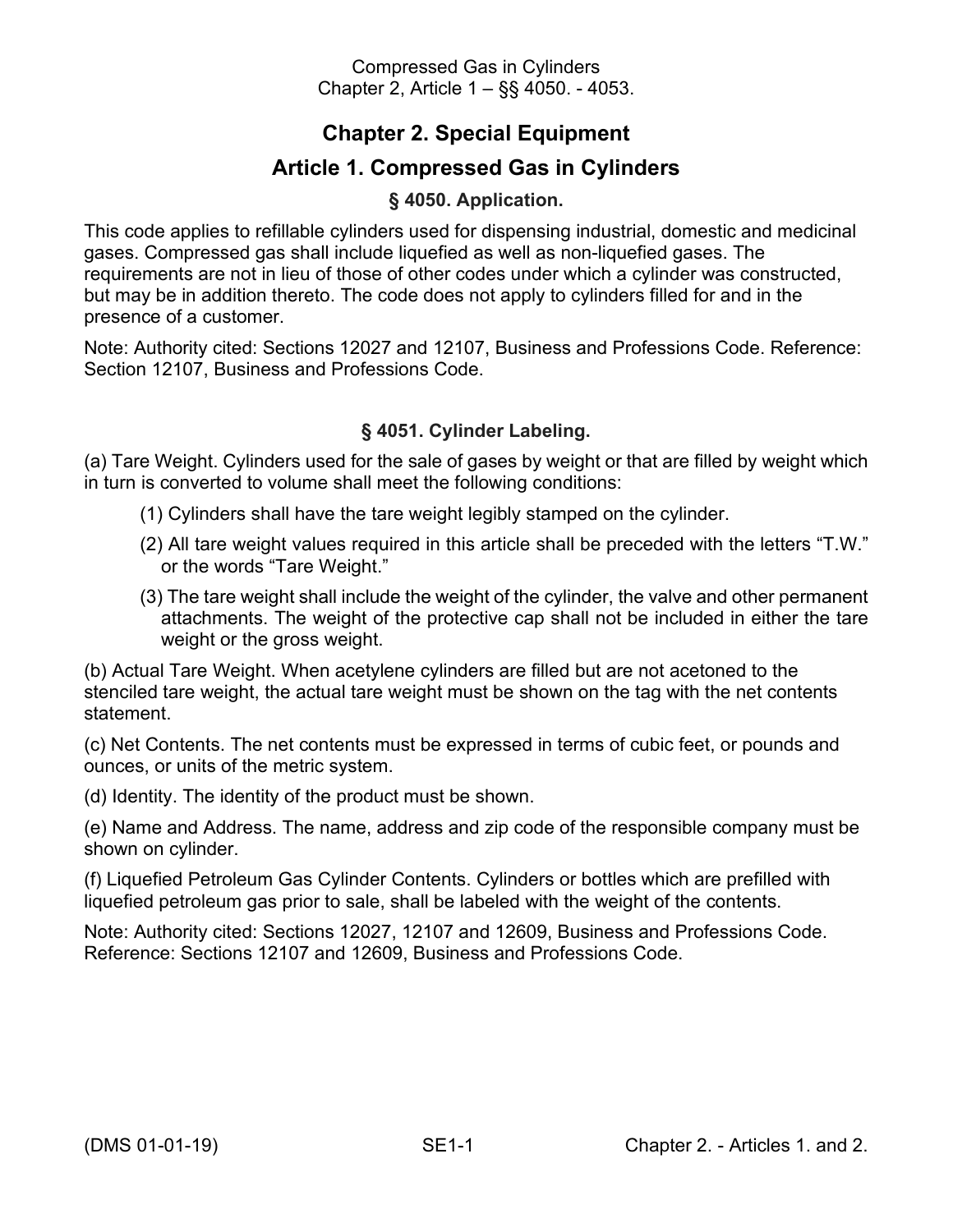#### Compressed Gas in Cylinders Chapter 2, Article 1 – §§ 4054. - 4055.

## **§ 4052. Notes.**

#### <span id="page-5-1"></span><span id="page-5-0"></span>**N.1. Specific Volume.**

The specific volume of acetylene gas at one atmosphere and at the temperature of  $70^{\circ}$ F shall be 14.7 cubic feet per pound.

#### <span id="page-5-2"></span>**N.2. Verification of Net Quantity.**

Verification of net quantity statements for cylinders of argon, helium, hydrogen, nitrogen and oxygen shall be in accordance with the Tables of Industrial Gas Container Contents and Density for Oxygen, Argon, Nitrogen, Helium and Hydrogen listed on National Bureau of Standards Technical Note issued in June 1985 and incorporated herein by reference.

#### <span id="page-5-3"></span>**N.3. Allowable Difference.**

If the stamped or stenciled tare is used to determine the net contents of the cylinder, the allowable difference between the actual tare weight and the stamped (or stenciled) tare weight, or the tare weight on a tag attached to the cylinder, for a new or used cylinder shall be:

- (1) 1/2 percent for tare weights of 20 lb. or less or
- (2) 1/4 percent for tare weights of more than 20 lb.

Average Requirements. When used to determine the net contents of cylinders, the stamped or stenciled tare weights of cylinders at a single place of business found to be in error predominately in a direction favorable to the seller and near the allowable difference limit shall be considered to not be in conformance with these requirements.

Note: Authority cited: Sections 12027 and 12107, Business and Professions Code. Reference: Sections 12100 and 12107, Business and Professions Code.

### **§ 4053. Definitions.**

<span id="page-5-4"></span>(a) Cubic Foot. A standard cubic foot of gas which at a temperature of  $70^{\circ}$ Fand a pressure of 14.696 pounds per square inch absolute occupies one cubic foot.

Note: Authority cited: Sections 12027 and 12107, Business and Professions Code. Reference: Sections 12100 and 12107, Business and Professions Code.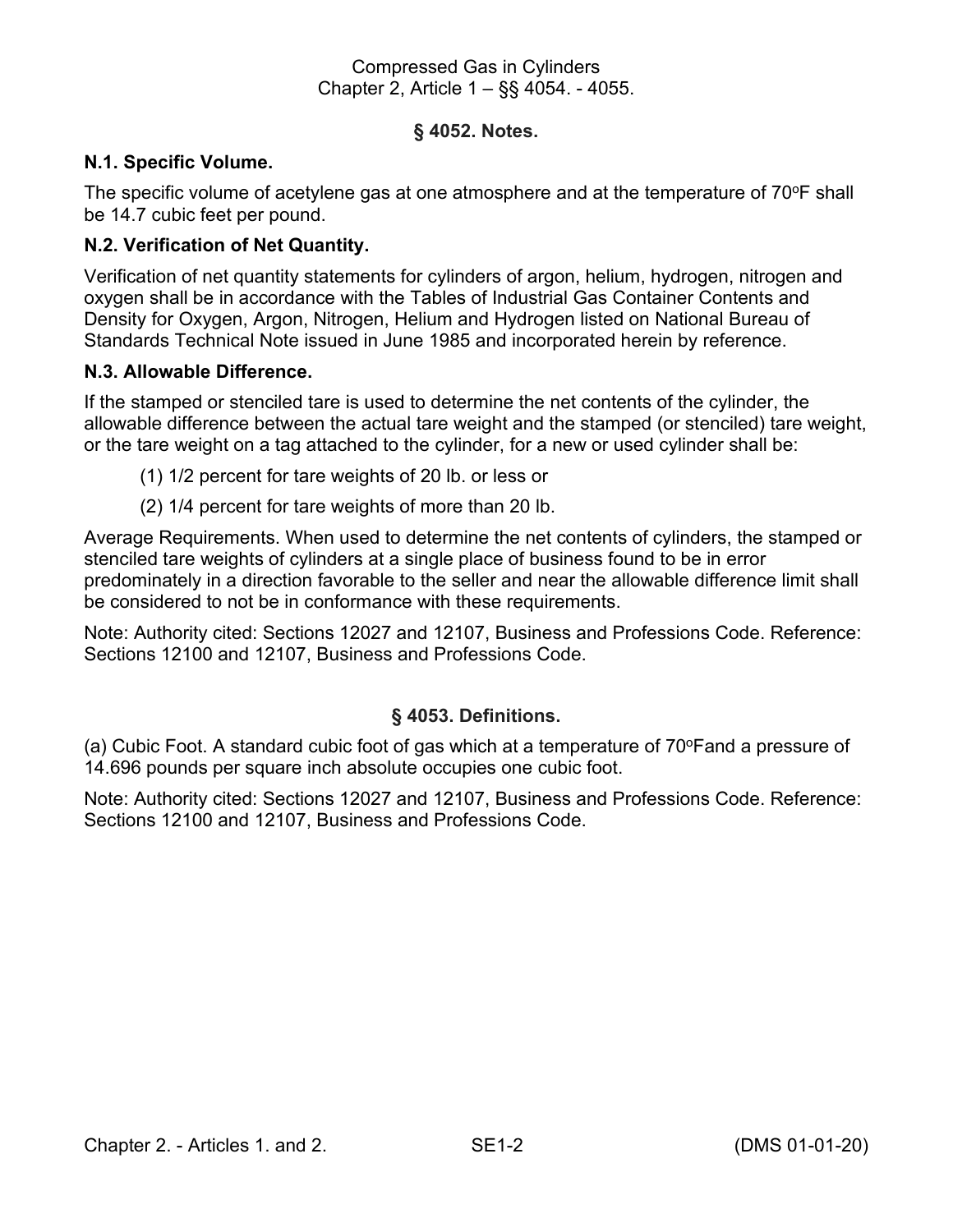#### Vapor Recovery Chapter 2, Article 2 – §§ 4054. - 4055

# **Chapter 2. Special Equipment**

### **Article 2. Procedures for Type Approval Certification and Field Compliance Testing of Vapor Recovery**

# **§ 4054. A. Application.**

### <span id="page-6-2"></span><span id="page-6-1"></span><span id="page-6-0"></span>**A.1. Vapor recovery systems.**

This code applies to Stage II vapor recovery systems designed to control motor vehicle fuel vapors which result from fueling operations pursuant to Sections 41954, 41956, and 41956.1 of the Health and Safety Code. This code establishes regulations to govern some design characteristics of those systems and their operation to ensure liquid recirculation is prevented.

**A.1.1. Balance system.** The balance vapor recovery system utilizes fuel delivery nozzles with a bellows and face plate designed to make an "intended tight seal" with the vehicle fill pipe opening. Liquid filling a fuel tank displaces the existing vapor space creating a positive pressure in the tank. That higher pressure achieves equilibrium with the supply tank's vapor pressure through the vapor return line making the system "balanced".

**A.1.2. Assist system.** Assist vapor recovery systems may utilize more than one type of fuel delivery nozzle. One has a bellows and face plate designed to make a "nonintended tight seal" with the vehicle fill pipe opening. Another has no bellows, uses a coaxial metal fill spout with perforations in the outer tube to remove vapors, and allows visual observation of the fill pipe opening. These systems employ a mechanism to create vacuum which "evacuates" displaced vehicle fuel tank vapors by a negative pressure in the vapor return line.

### <span id="page-6-3"></span>**A.2. Responsibility of Director and manufacturer.**

### **A.2.1. Director.**

As specified in subsection A.1., a system submitted for type approval certification shall be evaluated by the Director applying the procedures established in this article plus any additional tests he determines necessary to assure compliance of the system with the specifications and performance requirements contained herein.

#### **A.2.2. Manufacturer.**

Prior to type approval certification testing, the applicant shall submit information to the Director pertaining to the design of the system, including schematics, blueprints, instruction manuals, brochures, components, and all other information necessary for preliminary review. If defects are found in the design, manufacture, service, repair, or any other characteristic of the system, the Director may permit the applicant to modify and resubmit the system for further review. After successful completion of preliminary review, the applicant shall be authorized to install its system of a specified number of components in a prescribed location for use in the type approval certification testing.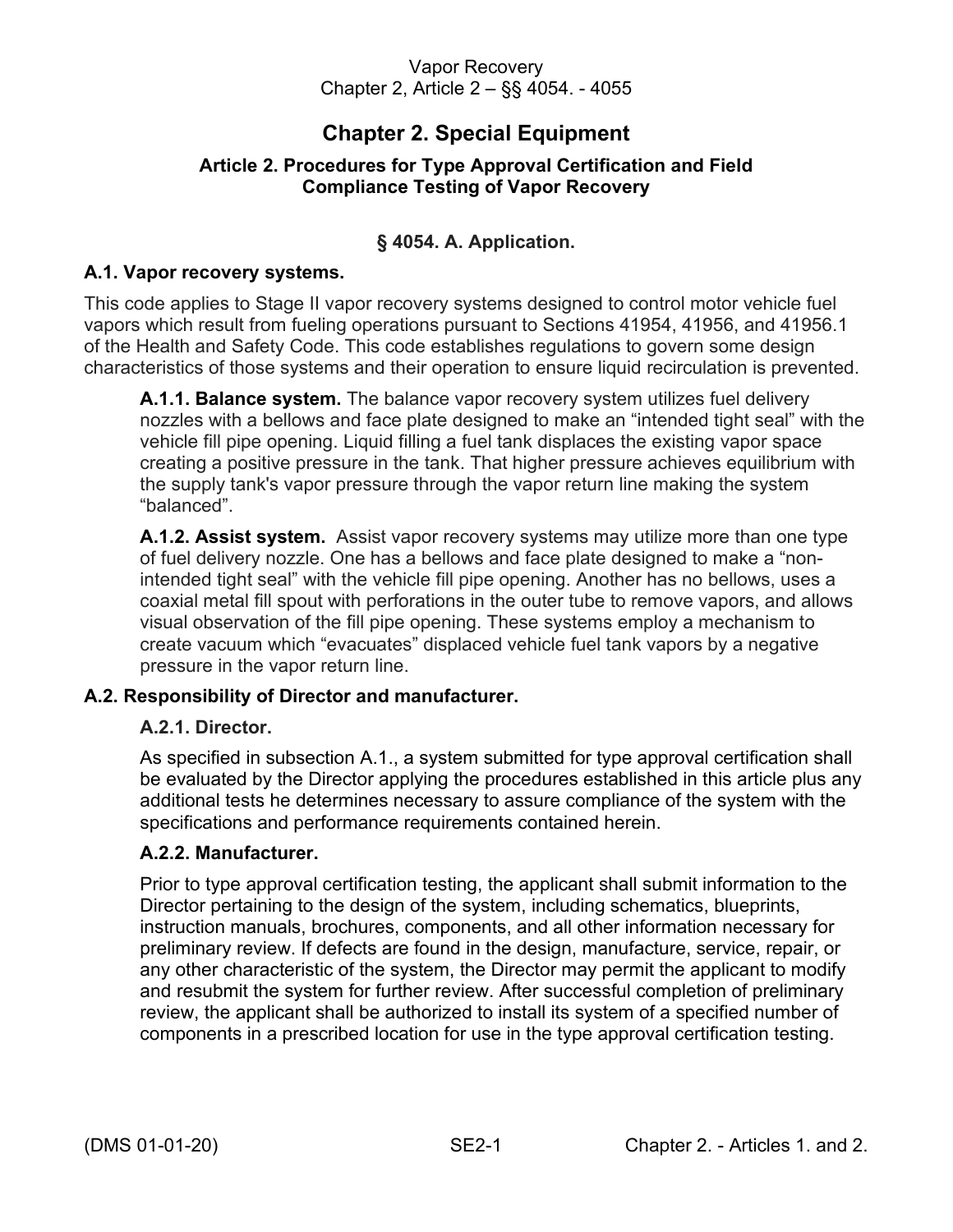Compressed Gas in Cylinders Chapter 2, Article 1 – §§ 4054. - 4055.

## <span id="page-7-0"></span>**A.3. Procedure.**

The Secretary shall, in cooperation with the county sealer of weights and measures for the designated location, observe and examine the system in operation normally within 30 to 90 days. One or more examinations shall be conducted during the prescribed test period to determine compliance with Sections 4054.1 and 4054.2 which relate to specifications, performance, and accuracy. If, during or at the conclusion of any examination, the system fails to maintain reliability and accuracy within the tolerances specified in the submission for type approval certification, the Secretary shall so advise the applicant and may refuse further testing unless the defects are corrected. However, type approval certification shall not be issued until the applicant, following successful Division of Measurement Standards field tests, submits a report of evaluation by an independent testing laboratory as specified in Section 4054.2, N.6.

*(NOTE) Subsection A.3. Repealed, and renumbering and amendment of subsection A.4 to A.3* filed 5-7-97; operative 6-6-97 (Register 97, No. 19).

#### <span id="page-7-1"></span>**A.5. General code application.**

The general code requirements for weighing and measuring devices as specified in Section 4001 shall also apply.

Note: Authority cited: Sections 12107 and 12500.5, Business and Professions Code; and Sections 41956(a) and 41956(c), Health and Safety Code. Reference: Sections 12107 and 12500.5, Business and Professions Code; and Sections 41956(a) and 41956(c), Health and Safety Code.

### **§ 4054.1. S. Specifications.**

### <span id="page-7-3"></span><span id="page-7-2"></span>**S.1. Systems Components.**

Systems governed by this article utilizing motor vehicle fuel nozzles shall contain in each nozzle adequate and automatic means to prevent measured liquid from either recirculating (entering the vapor return line) or overflowing a vehicle fill pipe opening.

#### **S.1.1. Nozzles.**

- (a) All nozzle types shall have a primary shut-off device which automatically activates when liquid covers the nozzle primary shut-off sensing mechanism.
- (b) Balance type nozzles shall have a secondary shut-off device or other effective means to prevent liquid recirculation. Secondary shut-off devices shall automatically activate after liquid has entered the vapor return line because the primary shut-off device has failed. (Typically, secondary shut-off devices are pressure-activated and shut off when liquid in the vapor return line blocks the return of vapors).
- (c) Assist type nozzles may have a secondary shut-off device or else some other effective means to avoid liquid overflowing a vehicle fuel tank because the primary shut-off device has failed. "Other effective means" include, but are not limited to,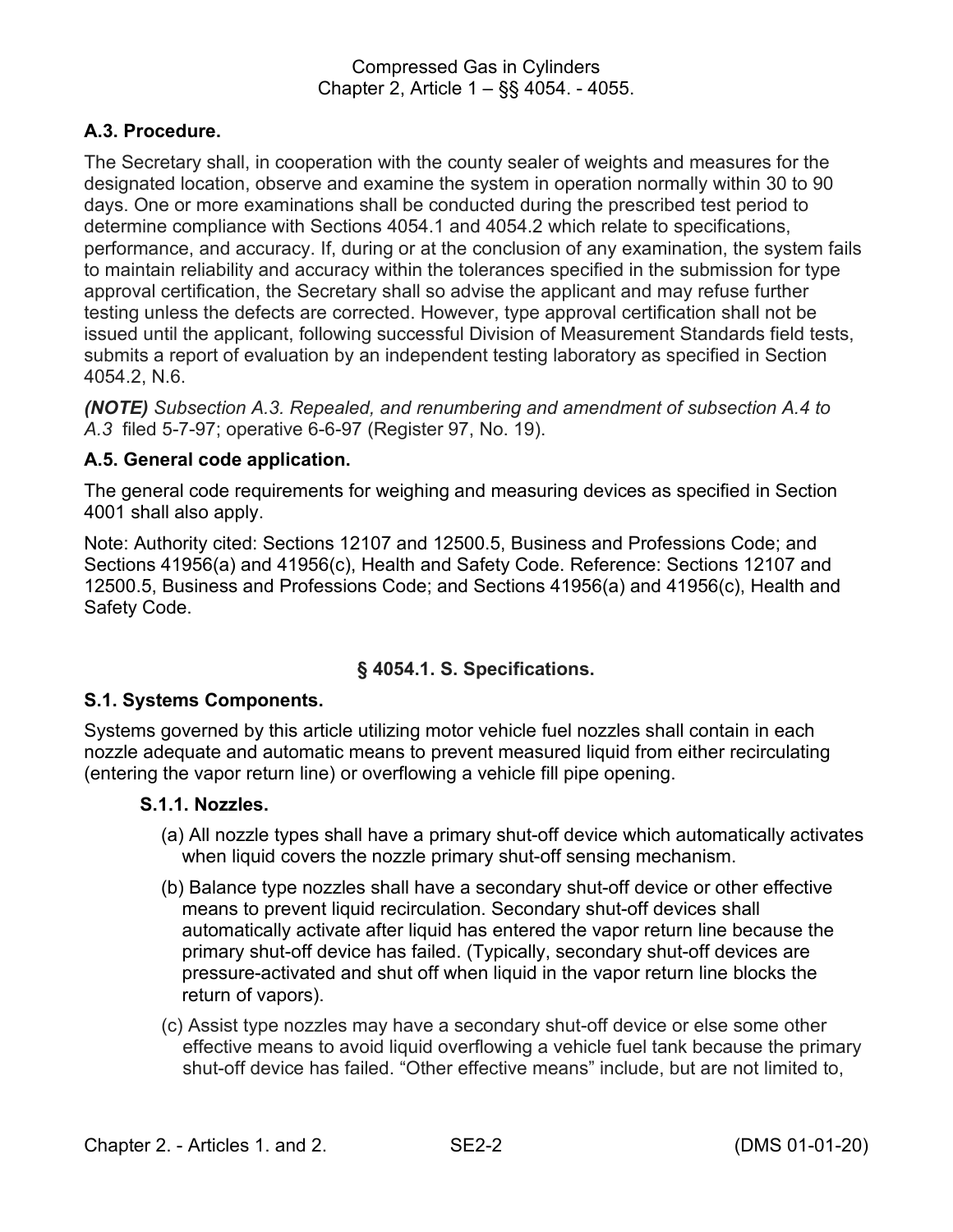#### Vapor Recovery Chapter 2, Article 2 – §§ 4054. - 4055

permitting liquid to be seen either by observing the fill pipe opening or hearing and seeing liquid overflow spillage.

## <span id="page-8-0"></span>**S.2. Field compliance test unit.**

**S.2.1. Use.** The field compliance test unit shall be used to examine the proper operation of:

(a) primary shut-off devices,

- (b) secondary shut-off devices, and
- (c) inches of H2O column vacuum for assist systems.

# **S.2.2. Design.**

# **S.2.2.1. Tank.**

The test unit shall be a rigid metal vessel 13-inches high and 9-inches in diameter with a liquid capacity of 3 gallons (all measurements approximate). A commercial-sized, 30 pound Freon recharging tank is typically used.

**S.2.2.2. Base support/stand.** The test unit may be supported either:

- (a) on a metal base 3/16-inch thick, 6-inches wide, and 17-1/2 inches long (all measurements approximate) or,
- (b) by a stand which elevates the test unit to accommodate a bottominserted 3/4 inch ball valve for emptying purposes.

**S.2.2.3. Fuel fill pipe.** The test unit shall have a metal fuel fill pipe welded to the tank at a 45 degree angle from horizontal. Placement of the fill pipe is critical. It shall enter the test unit at the middle of the curvature between the top and sides of the vessel so that a specified ullage (vapor space) is created. The fill pipe shall have no internal vent, shall be 2-1/4-inch outside diameter and 10 inches long (both measurements approximate), and shall extend inside the tank no more than 1/4 inch. A longitudinal part of the fill pipe near its fill opening shall be cut away in order to observe that the nozzle primary shut-off device sensing mechanism is immersed in liquid. The cut-away is approximately 5 inches long to a depth of 1/2 the pipe's diameter. The fill pipe shall have transparent flexible tubing slipped over its entire length. The fill opening shall be modified to accommodate nozzle spouts at least 15/16 inch outside diameter (leaded fuel). The test unit shall be airtight when the fill pipe opening is sealed.

**S.2.2.4. Other Equipment.** A rigid, transparent plastic tube approximately 12 inches long and 3-7/8 inches inside diameter shall be installed around the fill pipe to contain liquid overflow. A 5/16-inch valve with an outlet to attach a hose shall be installed at the top center of the vessel for obtaining pressure readings. Handles for carrying and emptying the test unit may be attached. All metal part of the test unit shall be electrically bonded together. Refer to the test unit illustrations in Figure 1.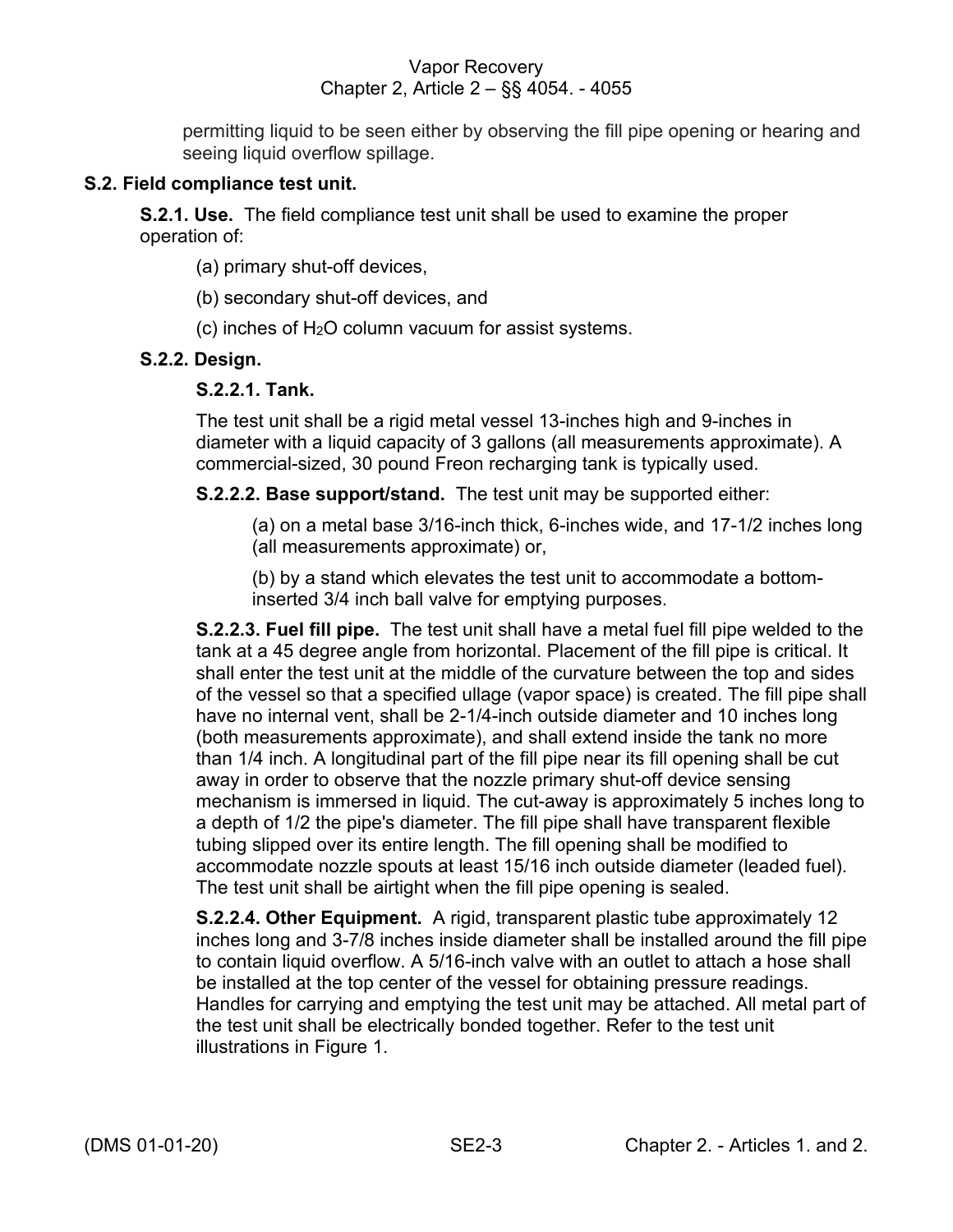Compressed Gas in Cylinders Chapter 2, Article 1 – §§ 4054. - 4055.



**Figure 1 - Field Compliance Vapor Recovery Test Unit**

### <span id="page-9-0"></span>**S.3. Assist system inches of H2O column vacuum.**

Assist vapor recovery systems with booted nozzle spouts that can form a closed seal around the vehicle filler neck shall be designed to operate at not more than -10 inches H  $_2$  O column vacuum as measured at the nozzle or test unit during a delivery typical of customer usage.

Note: Authority cited: Sections 12107 and 12500.5, Business and Professions Code; and Sections 41956(a) and 41956(c), Health and Safety Code. Reference: Sections 12107 and 12500.5, Business and Professions Code; and Sections 41956(a) and 41956(c), Health and Safety Code.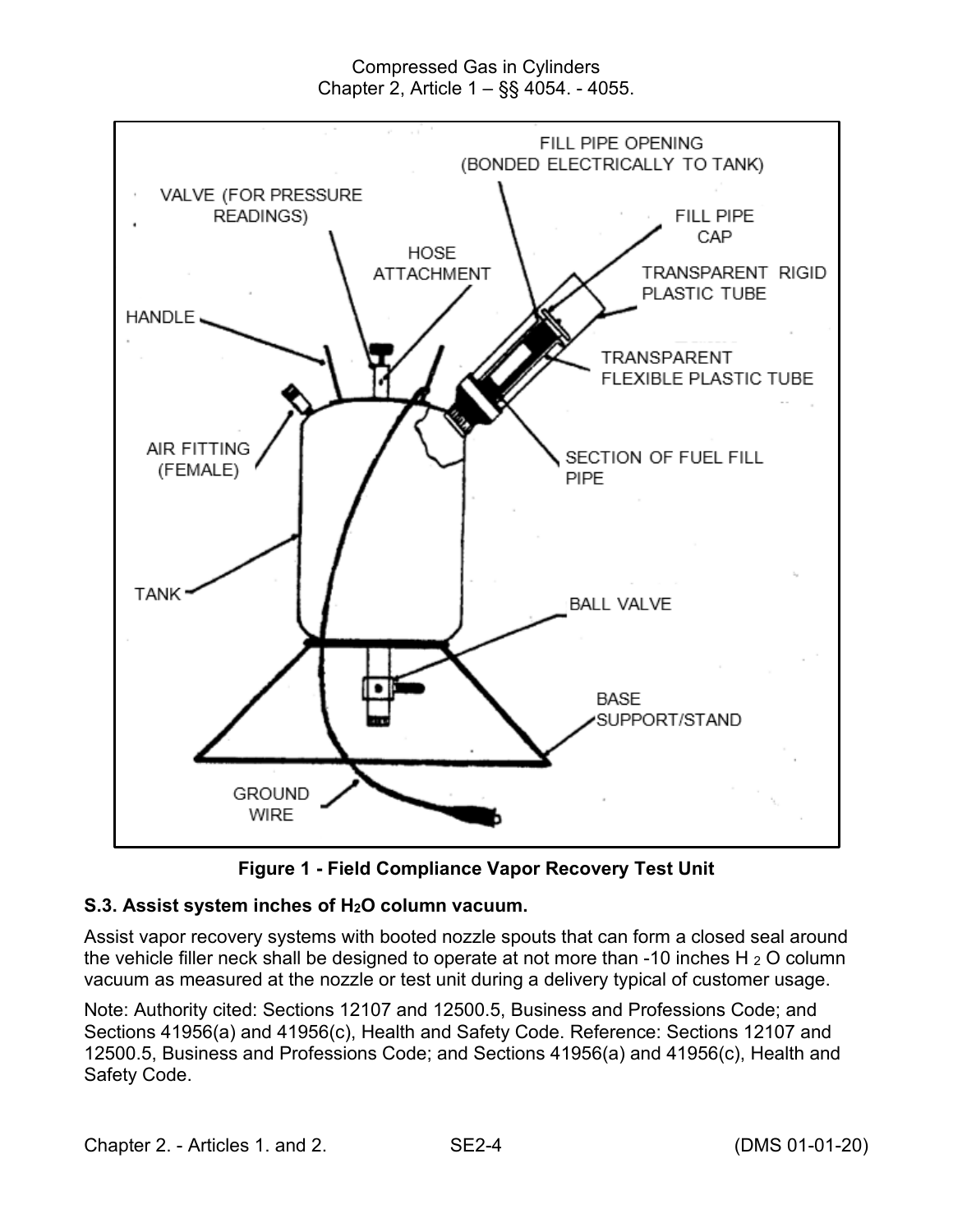# **§ 4054.2. N. Notes -Type Approval Certification Evaluation.**

#### <span id="page-10-1"></span>**N.1. System installation.**

<span id="page-10-0"></span>.

A minimum of 6 nozzles shall be installed in a test location for evaluation purposes. Hoses shall be selected to anticipate maximum customer usage and efficient observer interaction. The test nozzles shall not fail to operate as designed for the duration of the evaluation.

#### <span id="page-10-2"></span>**N.2. Dispenser measurement accuracy.**

Prior to the field examination of a vapor recovery system, the dispenser meters for the test nozzles shall be tested and adjusted, if necessary, to be within maintenance tolerance.

#### <span id="page-10-3"></span>**N.3. Performance accuracy - primary and secondary shut-off devices.**

**N.3.1. Test method.** Examination of the test nozzles shall be performed with a field compliance test unit as specified in subsection S.2.

Note: Two or more test units will expedite the examination significantly.

#### **N.3.1.1. Test procedure - primary shut-off device**.

**N.3.1.1.1. Initial test.** Dispense fuel into the test unit with each nozzle. All nozzles shall shut off automatically at any delivery flow rate as the test unit becomes full as specified in subsection S.1.1.(a).

**N.3.1.1.2. Override test**. After the initial primary shut-off device activates, dispense enough additional fuel into the test unit to immerse the nozzle primary shut-off sensing mechanism in liquid. Record the dispenser indicator gallons.

Make 10 additional consecutive override attempts duplicating a range of customer usage and record the new indicated gallons. All 10 attempts shall result in automatic nozzle shut off before the dispenser volume indicator increases more than the 1/10 gallon limit as specified in subsection T.1.1. The 10 override attempts shall be performed on a minimum of 6 nozzles, each tested a minimum of 3 times during this examination.

**N.3.1.2. Test procedures - secondary shut-off device (if equipped).** Introduce sufficient fuel into the vapor return line (approximately 1/10 gallon or 375 milliliter) to block the return of vapors through the line. Hold in place a "U-shaped" configuration of the fuel discharge hose at a level lower than the nozzle to concentrate the liquid. Make a minimum of 10 attempts to dispense fuel into an empty test unit. Record the dispenser indicator gallons before and after each attempt. (Balance-type nozzles must make their intended tight seal at the fill pipe opening.) The nozzle shall shut off automatically before the dispenser volume indicator increases more than the 3/10 gallon limit for each attempt as specified in subsection T.1.2. This procedure shall be performed on a minimum of 6 nozzles.

Notes: (1) The test unit must be empty initially to insure liquid does NOT interact with the primary shut-off device sensing mechanism. (2) For some hose configurations, introducing additional fuel into the vapor return line during the test procedure may be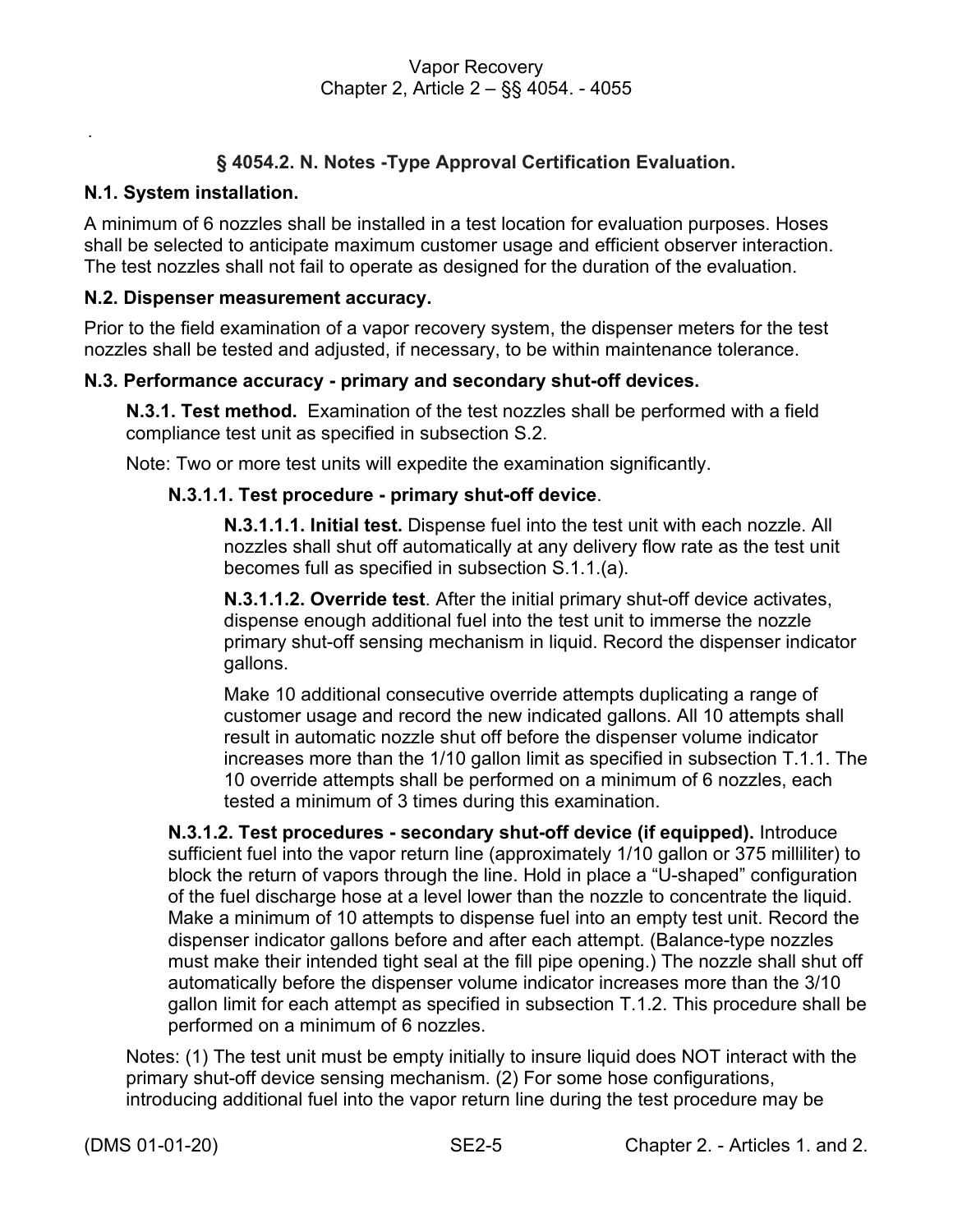#### Compressed Gas in Cylinders Chapter 2, Article 1 – §§ 4054. - 4055.

necessary. Introduced liquid can be returned to storage by building vapor line pressure produced by this procedure.

#### <span id="page-11-0"></span>**N.4. Delivery accuracy - 150 vehicle test.**

**N.4.1. Test method.** Compliance with delivery accuracy requirements shall be based upon data recorded for at least 150 vehicles while observing customers fueling (selfserve) with the test nozzles under normal field conditions.

**N.4.2. Test procedure.** Install a transparent trap, or other suitable means, between each nozzle and dispenser outlet connection for the hose. Any liquid entering a vapor return line will be collected while observing the fueling operations. Then after each fueling, the liquid shall be drained into the trap, removed, and measured. Trap placement and observer actions shall produce the least possible interference with normal operations at the test location.

The liquid collected from both one individual delivery and the total of all individual deliveries shall not exceed the tolerances as specified in subsections T.3.(a) and T.3.(b), respectively.

The 150 or more vehicles shall be representative of California vehicles, including various sizes of passenger vehicles, vans, and trucks. This examination shall include varied fuel delivery rates and nozzle orientations plus complete and partial fills. The system may be retested if the Director by his own initiative, or at the request of the applicant, determines the test was not representative of field conditions.

#### <span id="page-11-1"></span>**N.5. Performance accuracy - assist system evaporation and volume change.**

**N.5.1. Test method.** An appropriate means (manometer, column gauge, etc.) shall be used to determine the inches of H  $_2$  O column vacuum for nozzles where the spout is booted and can form a closed seal around the vehicle filler neck. Excessive vacuum may result in artificial evaporation of customer fuel which would decrease the measured volume and also cause possible implosion of vehicle fuel tanks.

**N.5.2. Test procedure.** Install the vacuum indicator at the nozzle or test unit. Record the value of the reading while the system is operating in a normal manner to determine if it is functioning within the -10 inches H  $_2$  O column vacuum limit as specified in subsection T.2.

#### <span id="page-11-2"></span>**N.6. Independent laboratory evaluation.**

Pursuant to Section 41958 of the Health and Safety Code, type approval certification regarding recirculation shall include evaluations by Underwriters Laboratories (U.L.) or a similar independent laboratory selected by the Secretary. Reports required by other State agencies may be used to determine compliance with this section. The laboratory evaluation shall determine but is not limited to, proper secondary shut-off device operation for nozzles where the spout is booted and can form a closed seal around the vehicle filler neck with the primary shut-off device inoperable.

Note: Authority cited: Sections 12107 and 12500.5, Business and Professions Code; and Sections 41956(a) and 41956(c), Health and Safety Code. Reference: Sections 12107 and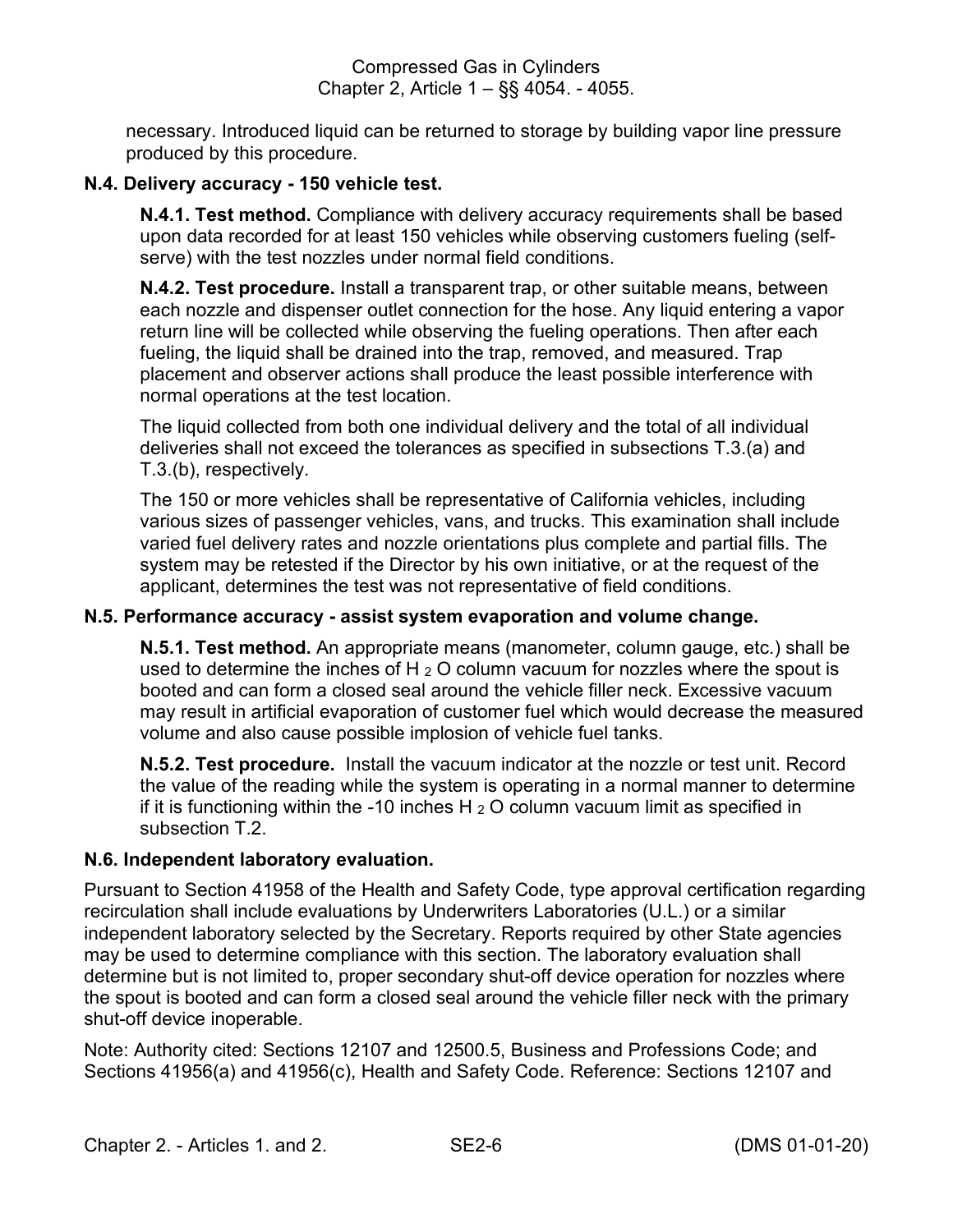#### Vapor Recovery Chapter 2, Article 2 – §§ 4054. - 4055

12500.5, Business and Professions Code; and Sections 41956(a) and 41956(c), Health and Safety Code.

## **§ 4054.3. T. Tolerances.**

### <span id="page-12-1"></span><span id="page-12-0"></span>**T.1. Performance accuracy - primary and secondary shut-off devices.**

**T.1.1. Primary shut-off device overrides**. The required, additional attempts, in total, to override any nozzle primary shut-off device shall not increase the dispenser volume indication by more than 1/10 gallon.

**T.1.2. Secondary shut-off device.** With the vapor return line blocked by fuel (simulating recirculation due to primary shut-off device failure), each attempt to dispense fuel shall result in automatic nozzle shut off before the dispenser volume indication increases more than 3/10 gallon.

#### <span id="page-12-2"></span>**T.2. Assist system inches of H 2 O column vacuum.**

Assist vapor recovery systems shall operate at the inches of H2O column vacuum recommended by the manufacturer, but shall not exceed -10 inches of H2O column vacuum for nozzles where the spout is booted and can form a closed seal around the vehicle filler neck.

#### <span id="page-12-3"></span>**T.3. Delivery accuracy - 150 vehicle test.**

The quantity of measured liquid collected in the vapor return line/lines shall not exceed both:

(a) 0.2 percent of any one individual vehicle fuel delivery, and

(b) 0.02 percent of the sum of the fuel deliveries to all vehicles observed (150 or more) during the delivery accuracy tests.

Note: Authority cited: Sections 12107 and 12500.5, Business and Professions Code; and Sections 41956(a) and 41956(c), Health and Safety Code. Reference: Sections 12107 and 12500.5, Business and Professions Code; and Sections 41956(a) and 41956(c), Health and Safety Code.

### **§ 4055. N. Notes-Field Compliance Testing.**

### <span id="page-12-5"></span><span id="page-12-4"></span>**N.1. Test methods - primary and secondary shut-off devices.**

Examination of primary and secondary shut-off devices to determine the acceptability of an individual nozzle shall be performed using motor vehicles with fuel tanks and fill pipes representative of California vehicles and/or a field compliance test unit as specified in subsection S.2.

#### <span id="page-12-6"></span>**N.2. Test procedure - primary and secondary shut-off devices.**

**N.2.1 Initial test - primary shut-off device.** Dispense fuel into the fill pipe opening of a vehicle fuel tank or test unit in accordance with the instructions for the vapor recovery device, if any, and common public usage. The nozzle shall shut off automatically when the nozzle primary shut-off sensing mechanism is covered by the liquid. Automatic nozzle shut off shall occur with the dispenser operating at discharge rates both greater